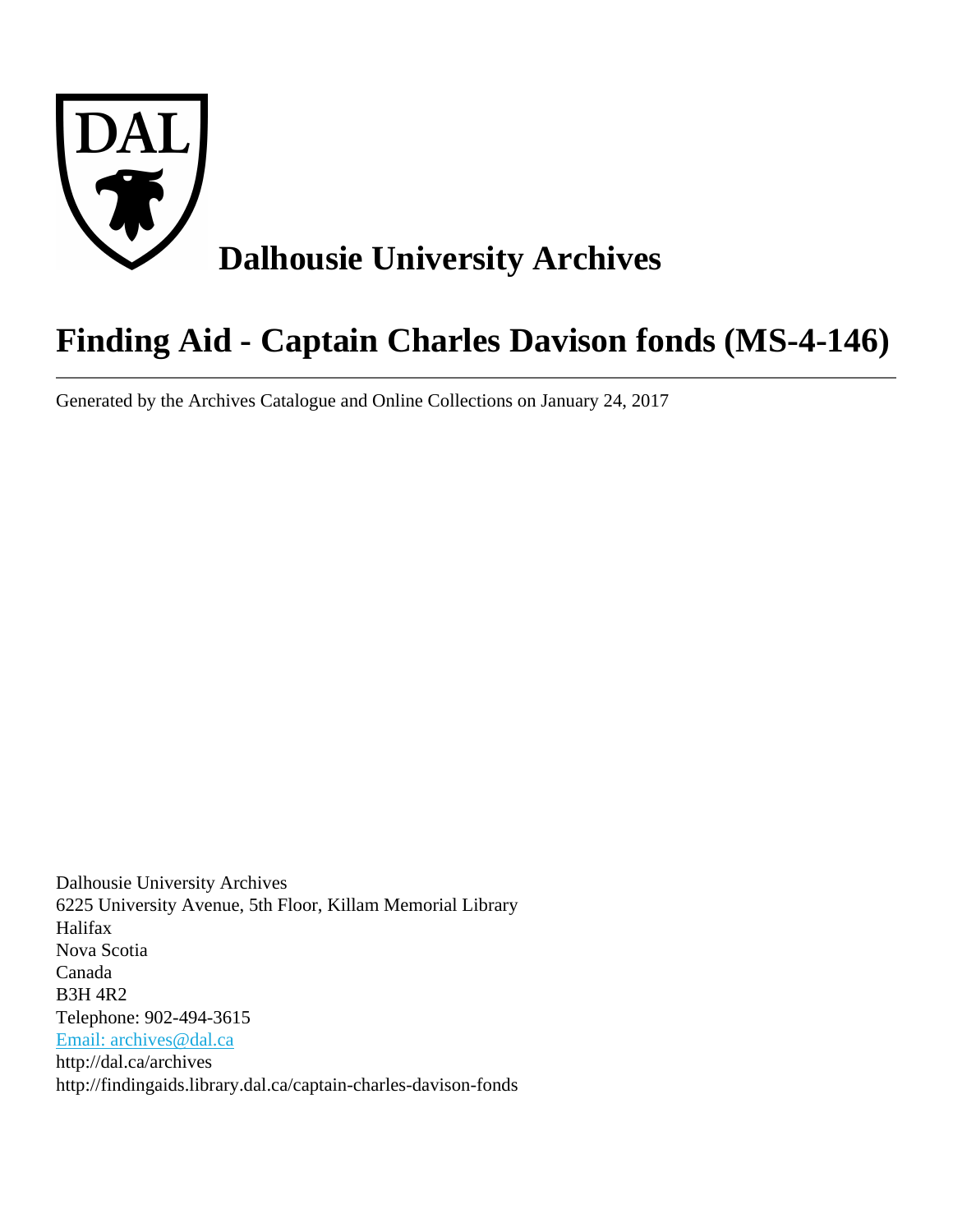# **Table of contents**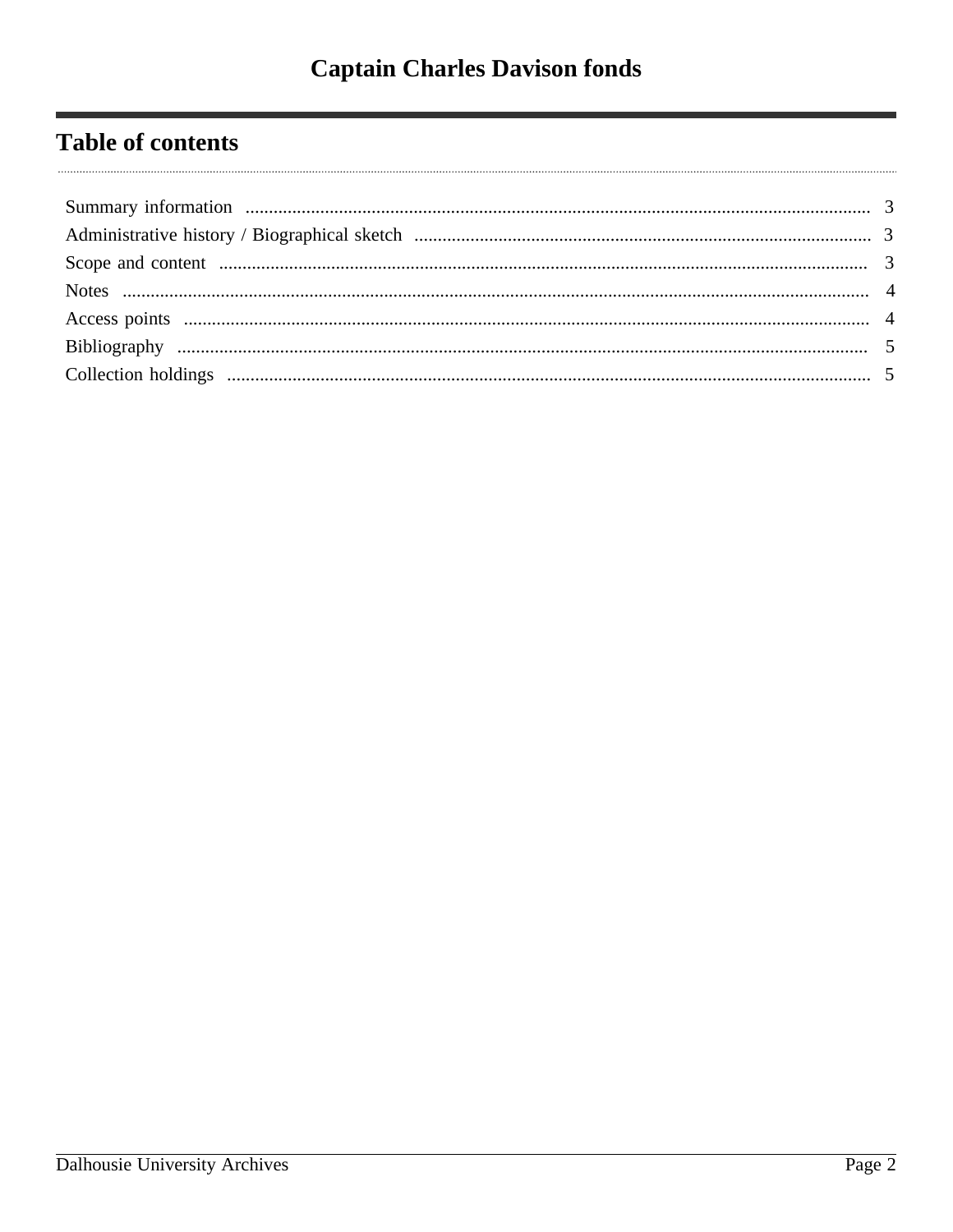# <span id="page-2-0"></span>**Summary information**

| <b>Repository:</b>           | Dalhousie University Archives                                                                                                                                                                                                  |
|------------------------------|--------------------------------------------------------------------------------------------------------------------------------------------------------------------------------------------------------------------------------|
| <b>Title:</b>                | Captain Charles Davison fonds                                                                                                                                                                                                  |
| <b>Reference code:</b>       | $MS-4-146$                                                                                                                                                                                                                     |
| Date:                        | 1890-1938, predominant 1910-1930 (date of creation)                                                                                                                                                                            |
| Language:                    | English                                                                                                                                                                                                                        |
| <b>Physical description:</b> | 3.5 cm of textual records                                                                                                                                                                                                      |
| Note [generalNote]:          | Preferred citation: [Identification of item], Captain Charles Davison<br>fonds, MS-4-146, Box [box number], Folder [folder number],<br>Dalhousie University Archives and Special Collections, Halifax,<br>Nova Scotia, Canada. |

# <span id="page-2-1"></span>**Administrative history / Biographical sketch**

#### **Note**

Captain Charles Davison was born in April 1854 in Hansport, Nova Scotia, the eldest son of master shipbuilder John Davison and Louisa Kilpatrick Davison. After some years spent working with his father, he went to sea, becoming a master or captain by age 29 and taking command first of the Gloire and, later, of the Recovery.

Forced to retire due to a back injury sustained while at sea, Davison returned to Hansport and opened a grocery store, which he ran until c. 1930.

In 1885 he married Sarah Auld of Pictou County, Nova Scotia, with whom he had six children: Bertha, Rhoda, Bicco, Carl, Lawrence, and Grant. Charles Davison died in 1938.

### **Custodial history**

The records were donated in 1980 by Mr and Mrs Grant Davison.

# <span id="page-2-2"></span>**Scope and content**

This fonds contains a small volume of financial records relating to Charles Davison's grocery business in Hansport, Nova Scotia, including invoices, promissory notes and account statements. There is also a photograph of Davison and a copy of a letter written to his wife.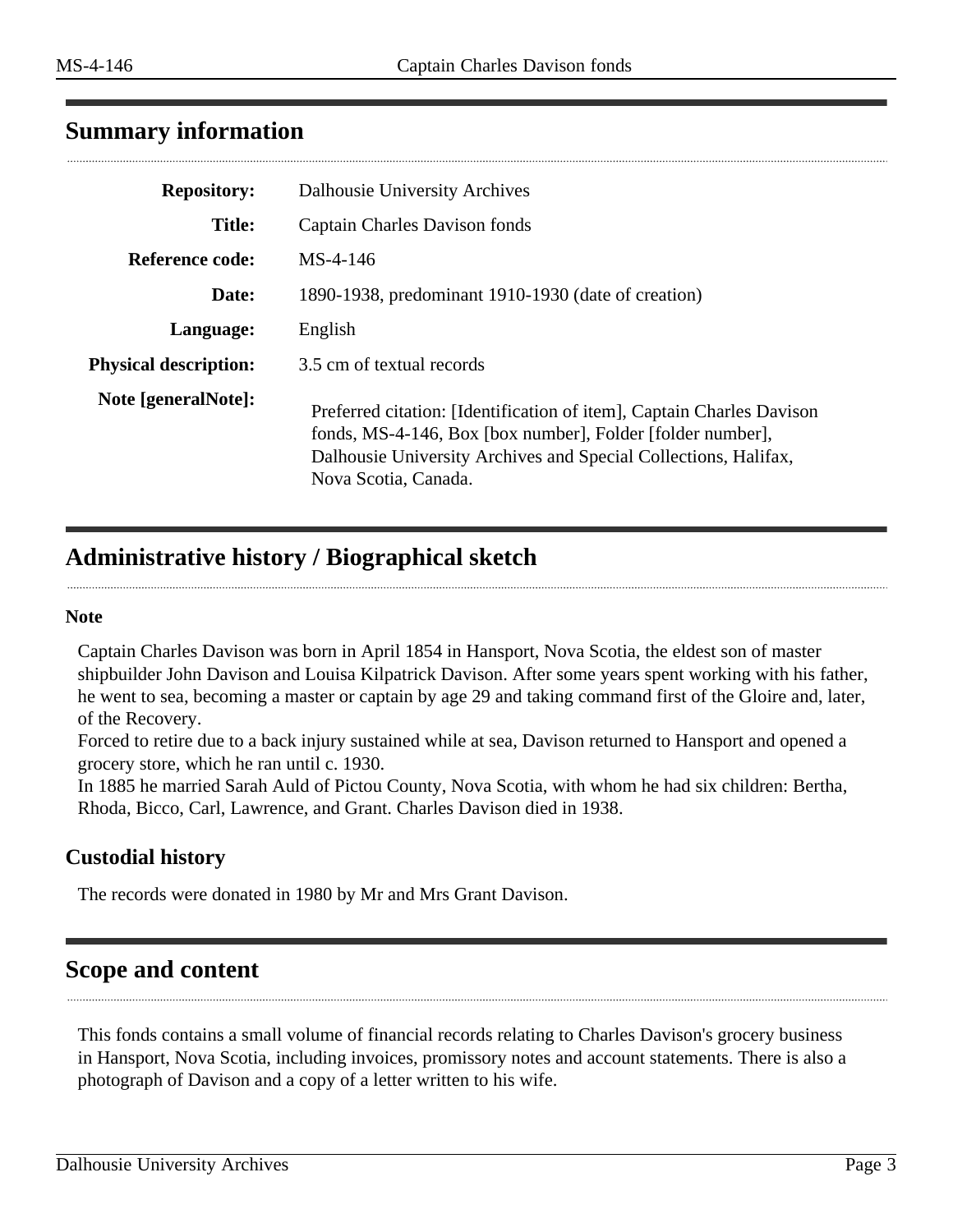### <span id="page-3-0"></span>**Notes**

### **Title notes**

### **Arrangement**

Arrangement was created by the archivist.

### **Restrictions on access**

There are no access restrictions on these materials. All materials are open for research.

### **Conditions governing use**

Materials do not circulate and must be used in the Archives and Special Collections Reading Room. Materials may be under copyright. Contact departmental staff for guidance on reproduction.

### **Accruals**

No further accruals expected.

#### **Other notes**

• **Publication status**: Published

# <span id="page-3-1"></span>**Access points**

- Graphic material (documentary form)
- Textual record (documentary form)
- Account books (subject)
- Business records (subject)
- Families--Nova Scotia (subject)
- General stores (subject)
- Invoices (subject)
- Notebooks (subject)
- Nova Scotia--History--19th century (subject)
- Photographs (subject)
- Hansport (N.S.) (place)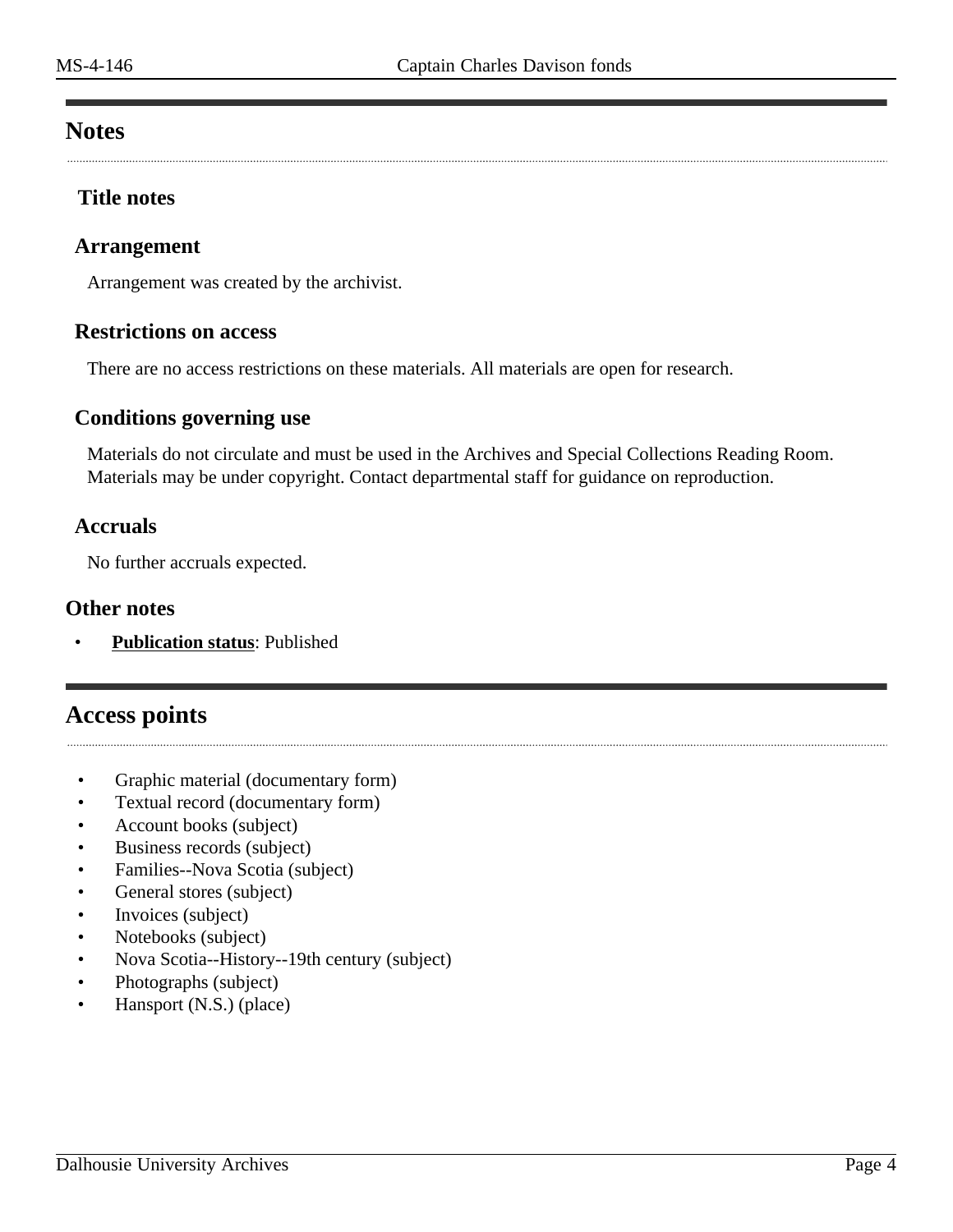# <span id="page-4-0"></span>**Bibliography**

History of Nova Scotia: Biographical Sketches of Representative Citizens and Genealogical Records of the Old Families, Volume 3 (Halifax: A.W. Bowen & Co, 1916). Accessed 23 November 2011 at http:// www.archive.org/stream/historyofnovasco03alliuoft/historyofnovasco03alliuoft\_djvu.txt

# <span id="page-4-1"></span>**Collection holdings**

### **File: MS-4-146, SF Box 1, Folder 14 - Letter from Charles to his wife, Sadie, while on board the Recovery, April 30, 1890 - photocopy**

Title: Letter from Charles to his wife, Sadie, while on board the Recovery, April 30, 1890 - photocopy

Reference code: MS-4-146, SF Box 1, Folder 14

Date: 1980 (date of creation)

Physical description: 2 pages

# **File: MS-4-146, SF Box 1, Folder 15 - Photographic reproduction of tintype of Charles Davison, c. 1880s**

Title: Photographic reproduction of tintype of Charles Davison, c. 1880s Reference code: MS-4-146, SF Box 1, Folder 15 Date: 1980 (date of creation) Physical description: 1 photograph

# **File: MS-4-146, SF Box 1, Folder 16 - Notes re. survey of damage to steam tug J.A. Mumford after striking a rock off Cheverie**

Title: Notes re. survey of damage to steam tug J.A. Mumford after striking a rock off Cheverie

Reference code: MS-4-146, SF Box 1, Folder 16

Date: 1927 (date of creation)

Physical description: 2 pages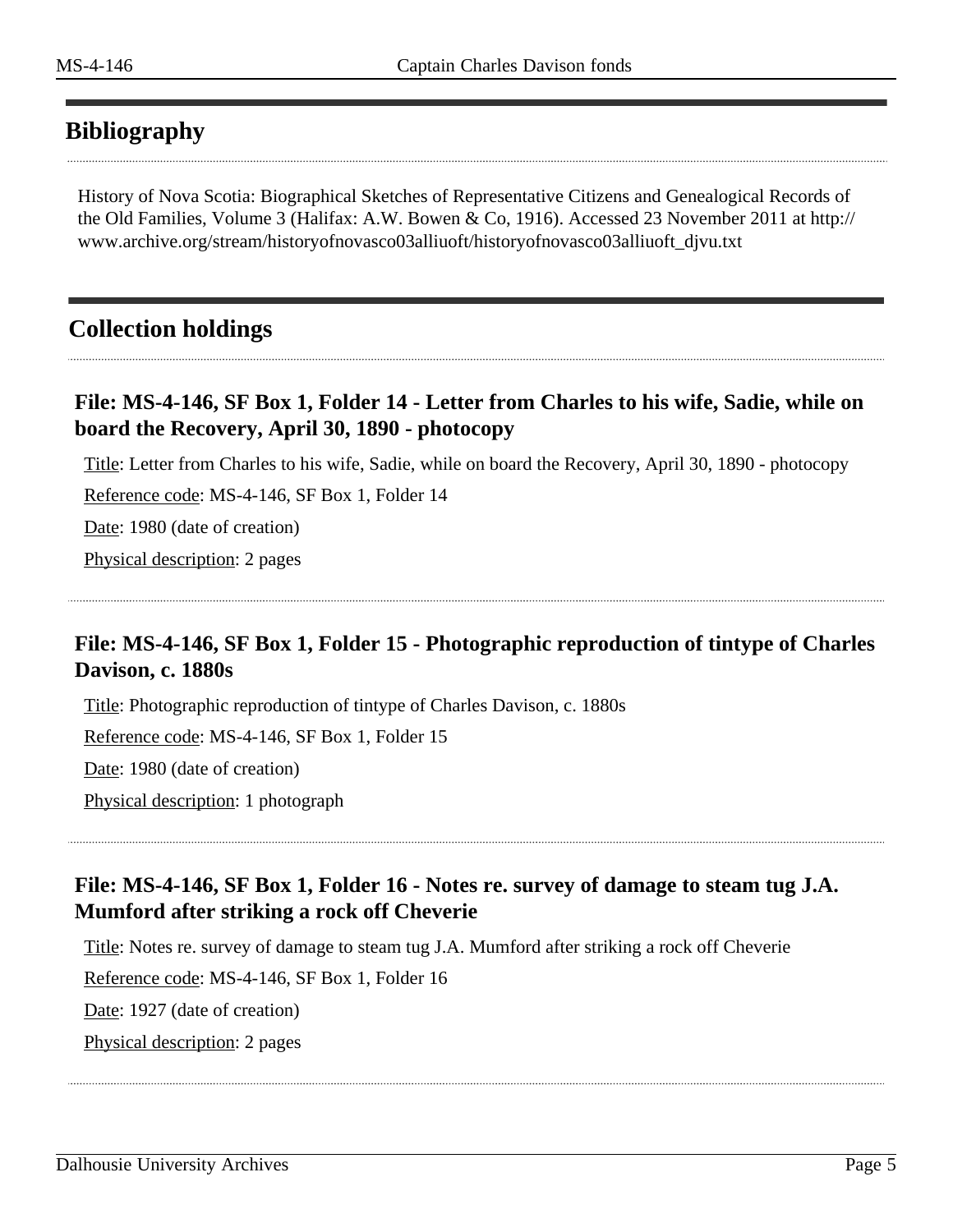### **File: MS-4-146, SF Box 1, Folder 17 - Notebook**

Title: Notebook Reference code: MS-4-146, SF Box 1, Folder 17 Date: 1892-1902 (date of creation) Physical description: 0.25 cm of textual records

### **File: MS-4-146, SF Box 1, Folder 18 - Promissory notes and bank statements**

Title: Promissory notes and bank statements Reference code: MS-4-146, SF Box 1, Folder 18 Date: 1921-1926 (date of creation) Physical description: 1 cm of textual records

### **File: MS-4-146, SF Box 1, Folder 19 - Town of Hansport tax assessment and receipts**

Title: Town of Hansport tax assessment and receipts Reference code: MS-4-146, SF Box 1, Folder 19 Date: 1924, 1929, 1930, 1936 (date of creation) Physical description: 5 pages

# **File: MS-4-146, SF Box 1, Folder 20 - Miscellaneous invoices for goods and services purchased**

Title: Miscellaneous invoices for goods and services purchased Reference code: MS-4-146, SF Box 1, Folder 20 Date: 1921-1938 (date of creation) Physical description: 8 pages

### **File: MS-4-146, SF Box 1, Folder 21 - Notes and correspondence re. financial matters**

Title: Notes and correspondence re. financial matters

Reference code: MS-4-146, SF Box 1, Folder 21

Date: 1902-1930 (date of creation)